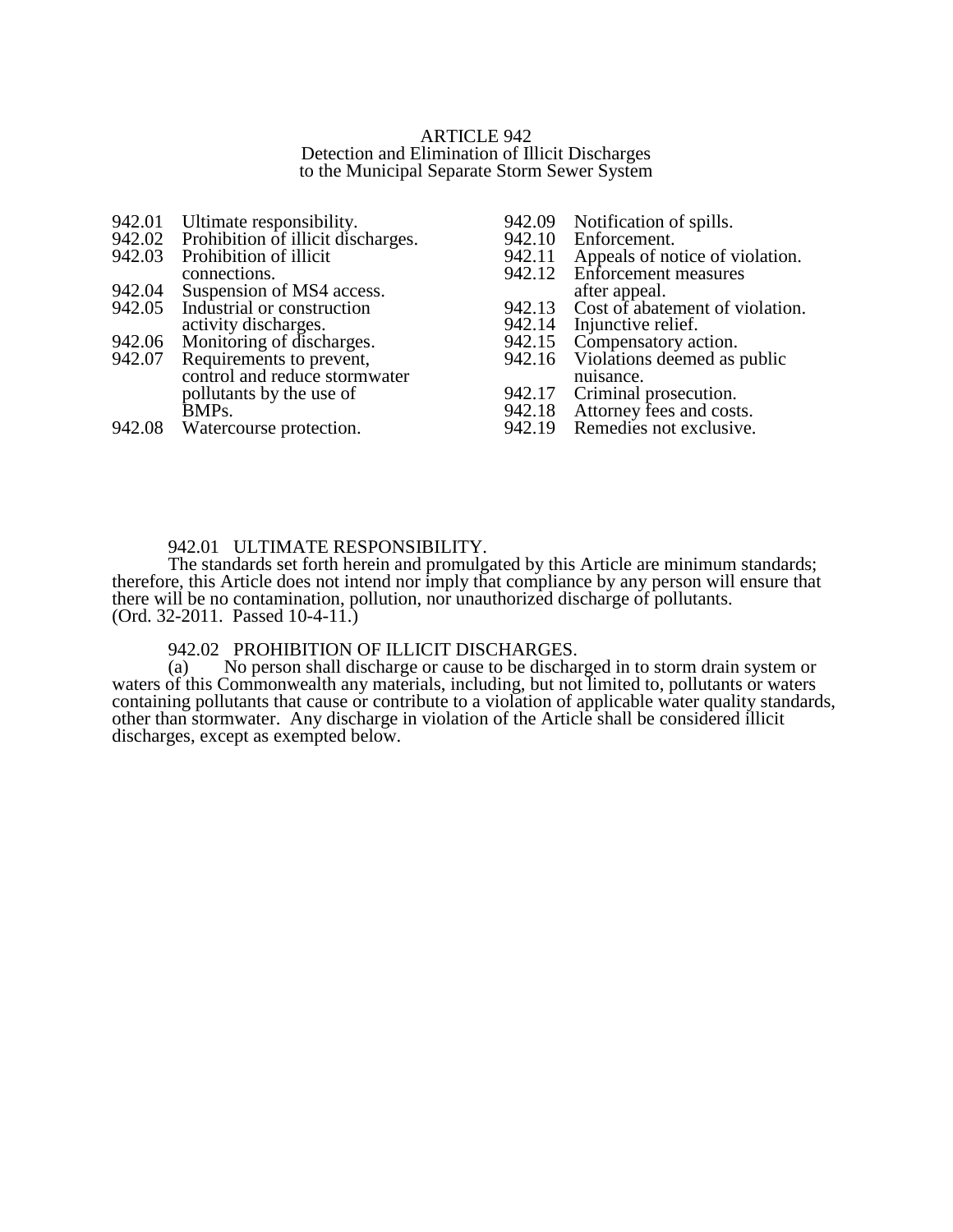## 942.02 STREETS, UTILITIES AND PUBLIC SERVICES CODE 56B

(b) The commencement, conduct or continuance of any illicit discharge to the storm drain system or Waters of this Commonwealth is prohibited except as follows:

| - Discharges from fire fighting activities                                                                                                                                              | - Flows from riparian habitats and wetlands                                                    |  |
|-----------------------------------------------------------------------------------------------------------------------------------------------------------------------------------------|------------------------------------------------------------------------------------------------|--|
| - Potable water sources including water line<br>flushing                                                                                                                                | - Uncontaminated water from foundations or<br>from footing drains                              |  |
| - Irrigation drainage                                                                                                                                                                   | - Lawn watering                                                                                |  |
| - Air conditioning condensate                                                                                                                                                           | - Dechlorinated swimming pool discharges<br>(less than one PPM chlorine)                       |  |
| - Springs                                                                                                                                                                               | - Uncontaminated groundwater                                                                   |  |
| - Water from crawl space pumps                                                                                                                                                          | - Water from individual residential car<br>washing                                             |  |
| - Pavement wash waters where spills or leaks<br>of toxic or hazardous materials have not<br>occurred (unless all spill material have been<br>removed) and where detergents are not used | - Routine external building wash down<br>(which does not use detergents or other<br>compounds) |  |
| - Diverted stream flows                                                                                                                                                                 | - Water discharged in well testing for potable<br>water sources                                |  |
| - Groundwater Infiltration to Storm Drains                                                                                                                                              | - Uncontaminated Pumped Groundwater                                                            |  |
| - Crawl Space Pumps                                                                                                                                                                     |                                                                                                |  |

- (1) Discharges specified in writing by the Municipality as being necessary to protect public health and safety.
- (2) Dye testing is an allowable discharge, but requires a verbal notification to the Municipality 48 hours prior to the time of the test
- (3) The prohibition shall not apply to any non-stormwater discharge permitted under an NPDES permit, waiver, or waste discharge order issued to the discharger and administered under the authority of DEP; provided, that the discharge is in full compliance with all requirements of the permit, waiver, or order and other applicable laws and regulations; and, provided, that written approval has been granted for any discharge to the storm drain system and/or Waters of this Commonwealth.

(c) In the event that the Municipality or DEP determines that any of the discharges identified in Section 942.02(b) significantly contribute to pollution of the waters of this Commonwealth, Municipality or DEP will notify the responsible person(s) to cease the discharge. (Ord. 32-2011. Passed 10-4-11.)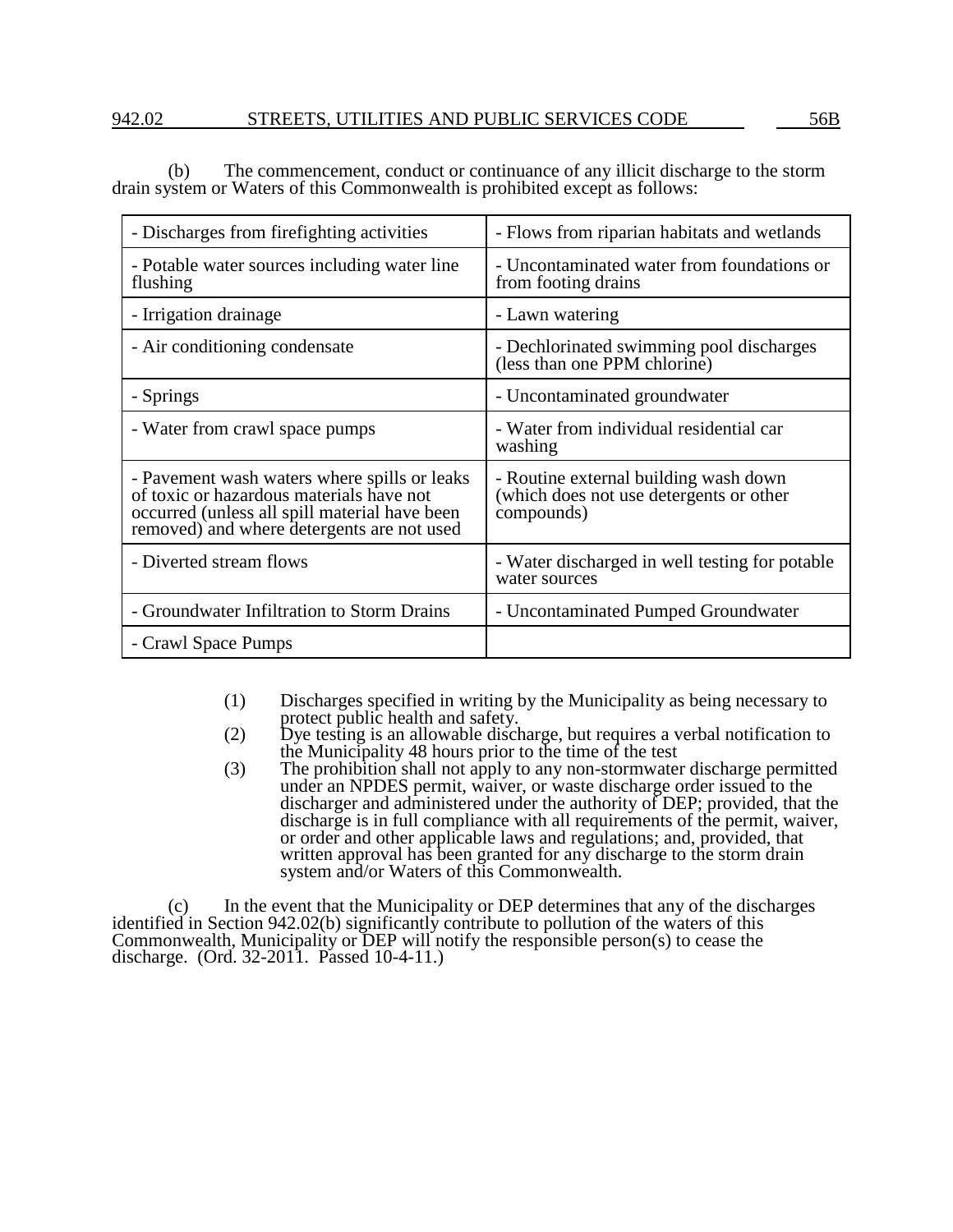### 942.03 PROHIBITION OF ILLICIT CONNECTIONS.

The construction, use, maintenance or continued existence of Illicit Connections to the storm drain system is prohibited.

- (a) This prohibition expressly includes, without limitation, Illicit Connections made in the past, regardless of whether the connection was permissible under law or practices applicable or prevailing at the time of connection.
- (b) A person is considered to be in violation of this Article if the person connects a line conveying sewage to the MS4, or allows such a connection to continue. (Ord. 32-2011. Passed 10-4-11.)

942.04 SUSPENSION OF MS4 ACCESS.

(a) Suspension due to Illicit Discharges in Emergency Situations. The Municipality, the Commonwealth of Pennsylvania and the United States of America may, without prior notice, suspend MS4 discharge access to a person when such suspension is necessary to stop an actual or threatened discharge which presents or may present imminent and substantial danger to the environment, or to the health or welfare of persons, or to the MS4 or Waters of the Commonwealth of Pennsylvania, or the United States. If the violator fails to comply with a suspension order issued in an emergency, the Municipality may take such steps as deemed necessary to prevent or minimize damage to the MS4 or Waters of the Commonwealth of Pennsylvania or United States, or to minimize danger to persons, including, without limitations, entering the property for the purpose of disconnecting and/or performing emergency maintenance or repairs to storm sewers. In the event the Municipality must disconnect or perform emergency maintenance and/or repairs, the Municipality may file and attach a municipal lien on the property which is causing Illicit Discharge.

(b) Suspension due to the Detection of Illicit Discharge or Illicit Connection. Any person discharging to the MS4 in violation of this Article may have their MS4 access terminated if such termination would abate or reduce an Illicit Discharge or Illicit Connection. The Municipality will notify a violator of the proposed termination of its MS4 access. The violator may petition the Municipality for a reconsideration and hearing.

(c) A person commits an offense if the person reinstates MS4 access to premises terminated pursuant to this Section, without the prior approval of the authorized enforcement agency. (Ord. 32-2011. Passed 10-4-11.)

## 942.05 INDUSTRIAL OR CONSTRUCTION ACTIVITY DISCHARGES.

Any person subject to an industrial or construction activity NPDES storm water discharge permit shall comply with all provisions of such permit. Proof of compliance with said permit may be required in a form acceptable to the Municipality prior to the allowing of discharges to the MS4. (Ord. 32-2011. Passed 10-4-11.)

## 942.06 MONITORING OF DISCHARGES.

(a) Applicability. This section applies to all facilities that have storm water discharges associated with industrial activity, including construction activity.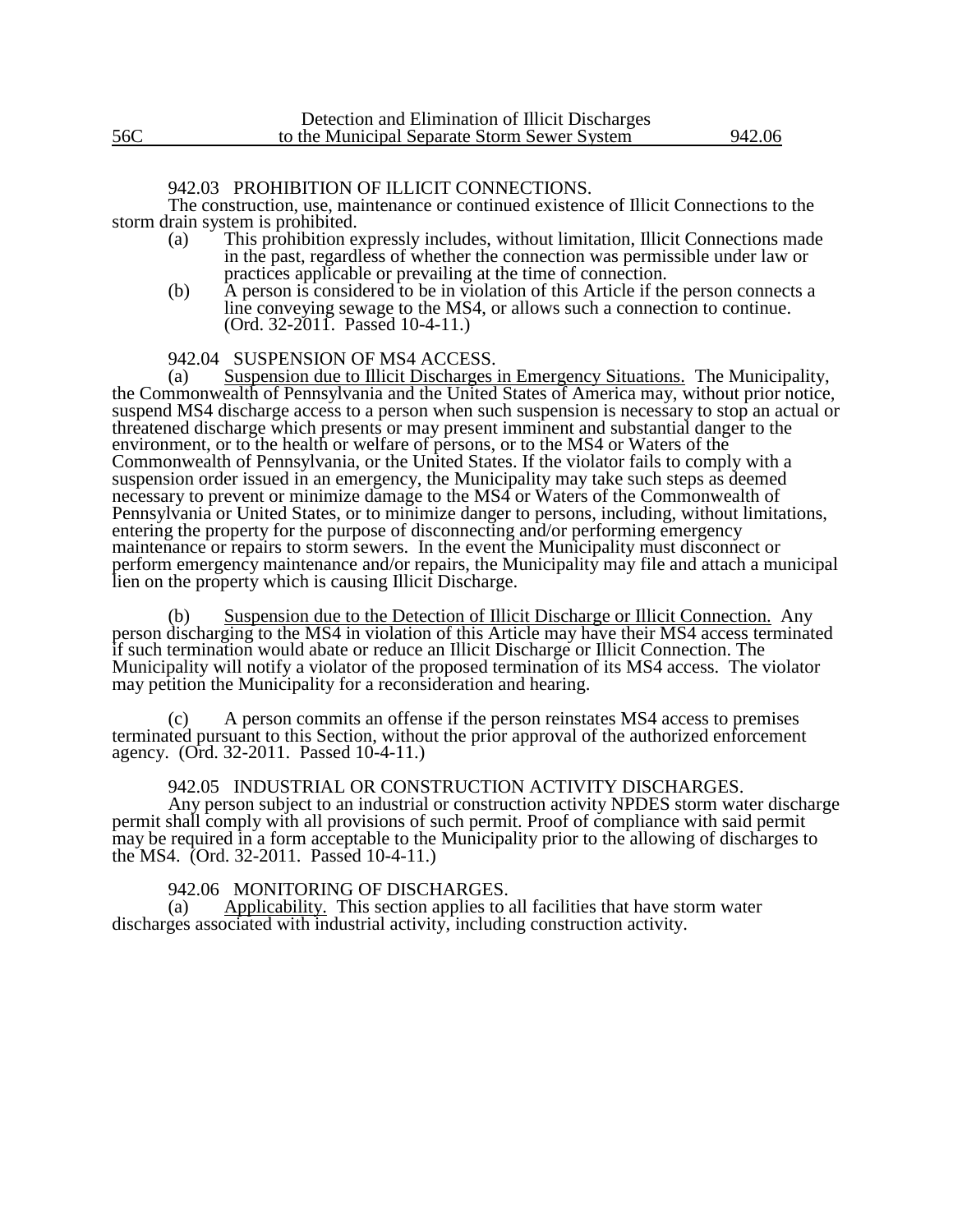# (b)  $\frac{\text{Access to Facilities.}}{(1)}$  The Municip

- The Municipality shall be permitted to enter and inspect facilities subject to regulation under this Article as often as may be necessary to determine compliance with this Article. If a discharger has security measures in force which require proper identification and clearance before entry into its premises, the discharger shall make the necessary arrangements to allow access to representatives of the Municipality.
- (2) Facility operators shall allow the Municipality ready access to all parts of the premises for the purposes of inspection, sampling, examination and copying of records that must be kept under the conditions of an NPDES permit to discharge storm water, and the performance of any additional duties as defined by state and federal law.
- (3) The Municipality shall have the right to set up on any permitted facility such devices as are necessary in the opinion of the Municipality to conduct monitoring and/or sampling of the facility's storm water discharge.
- (4) The Municipality has the right to require the discharger to install monitoring equipment as necessary. The facility's sampling and monitoring equipment shall be maintained at all times in a safe and proper operating condition by the discharger at its own expense. All devices used to measure stormwater flow and quality shall be calibrated to ensure their accuracy.
- (5) Any temporary or permanent obstruction to safe and easy access to the facility to be inspected and/or sampled shall be promptly removed by the operator at the written or oral request of the Municipality and shall not be replaced. The costs of clearing such access shall be borne by the operator.
- (6) Unreasonable delays in allowing the Municipality access to a permitted facility are a violation of a storm water discharge permit and of this Article. A person who is the operator of a facility with a NPDES permit to discharge storm water associated with industrial activity commits an offense if the person denies the Municipality reasonable access to the permitted facility for the purpose of conducting any activity authorized or required by this Article.
- (7) If the Municipality has been refused access to any part of the premises from which stormwater is discharged, and the Municipality representative is able to demonstrate probable cause to believe that there may be a violation of this Ordinance, or that there is a need to inspect and/or sample as part of a routine inspection and sampling program designed to verify compliance with this Article or any order issued hereunder, or to protect the overall public health, safety, and welfare of the community, then the authorized enforcement agency may seek issuance of a search warrant from any court of competent jurisdiction. (Ord. 32-2011. Passed 10-4-11.)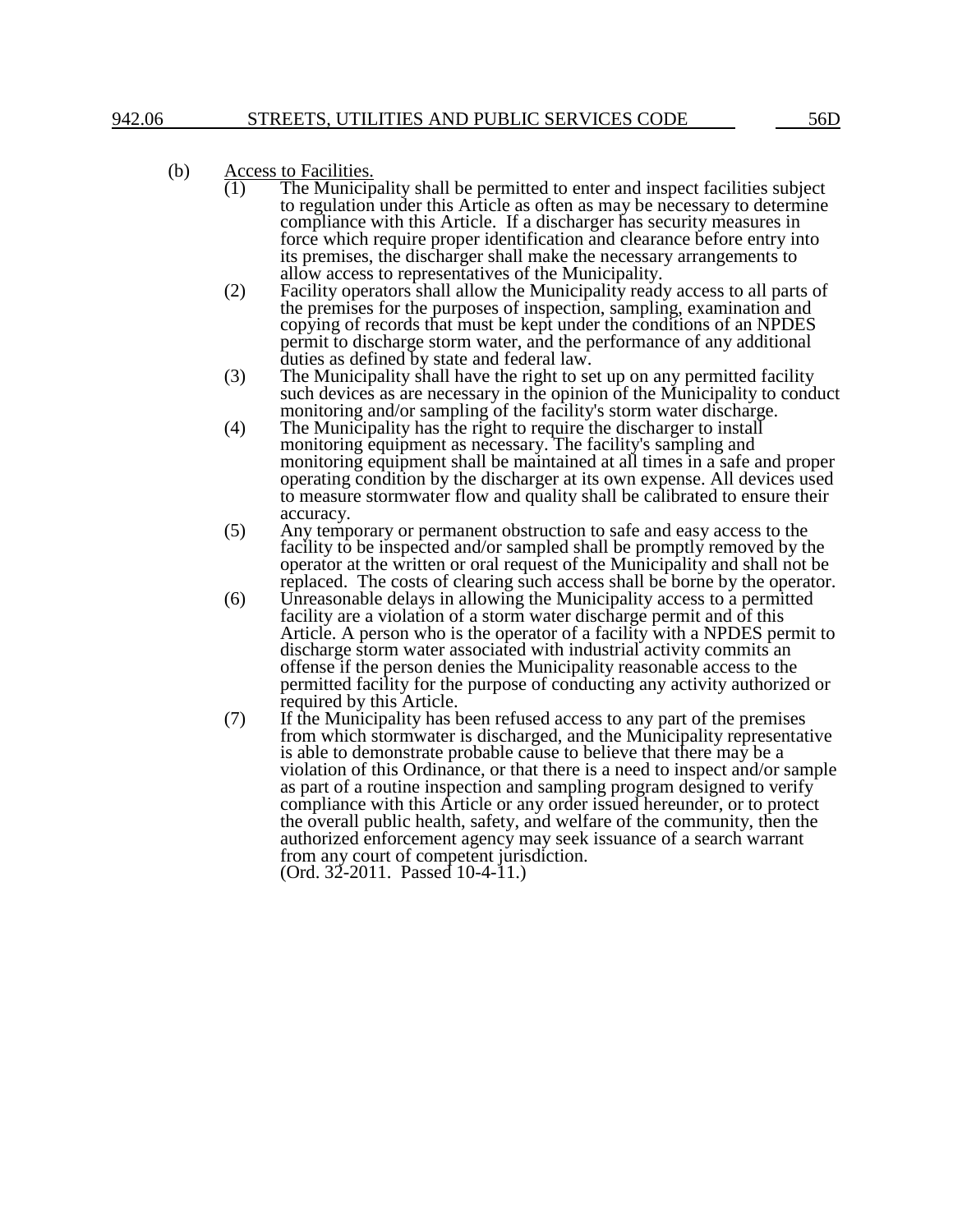## 942.07 REQUIREMENTS TO PREVENT, CONTROL AND REDUCE STORMWATER POLLUTANTS BY THE USE OF BMPs.

The Municipality will adopt requirements identifying Best Management Practices for any activity, operation, or facility which may cause or contribute to pollution or contamination of storm water, the storm drain system, or Waters of the Commonwealth of Pennsylvania or the United States. The owner or operator of a commercial or industrial establishment shall provide, at their own expense, reasonable protection from accidental discharge of prohibited materials or other wastes into the municipal storm drain system or watercourses through the use of these structural and non-structural BMPs. Further, any person responsible for a property or premises, which is, or may be, the source of an Illicit Discharge, may be required to implement, at said person's expense, additional structural and non-structural BMPs to prevent the further discharge of pollutants to the municipal separate storm sewer system. Compliance with all terms and conditions of a valid NPDES permit authorizing the discharge of storm water associated with industrial activity, to the extent practicable, shall be deemed in compliance with the provisions of this section. These BMPs shall be part of a stormwater pollution prevention plan (SWPP) as necessary for compliance with requirements of the NPDES permit. (Ord. 32-2011. Passed 10-4- 11.)

#### 942.08 WATERCOURSE PROTECTION.

Every person owning property through which a watercourse passes, or such person's lessee, shall keep and maintain that part of the watercourse within the property free of trash, debris, excessive vegetation, and other obstacles that would pollute, contaminate, or significantly retard the flow of water through the watercourse. In addition, the owner or lessee shall maintain existing privately owned structures within or adjacent to a watercourse, so that such structures will not become a hazard to the use, function, or physical integrity of the watercourse. (Ord. 32-2011. Passed 10-4-11.)

#### 942.09 NOTIFICATION OF SPILLS.

Notwithstanding other requirements of law, as soon as any person responsible for a facility or operation, or responsible for emergency response for a facility or operation has information of any known or suspected release of materials which are resulting or may result in Illicit Discharges or pollutants discharging into storm water, the storm drain system, or water of the Commonwealth of Pennsylvania or the United States, said person shall take all necessary steps to ensure the discovery, containment, and cleanup of such release. In the event of such a release of hazardous materials said person shall immediately notify emergency response agencies of the occurrence via emergency dispatch services. In the event of a release of non-hazardous materials, said person shall notify the authorized enforcement agency in person or by phone or facsimile no later than the next business day. Notifications in person or by phone shall be confirmed by written notice addressed and mailed to Municipality within three business days of the phone notice. If the discharge of prohibited materials emanates from a commercial or industrial establishment, the owner or operator of such establishment shall also retain an on-site written record of the discharge and the actions taken to prevent its recurrence. Such records shall be retained for at least three years.

(Ord. 32-2011. Passed 10-4-11.)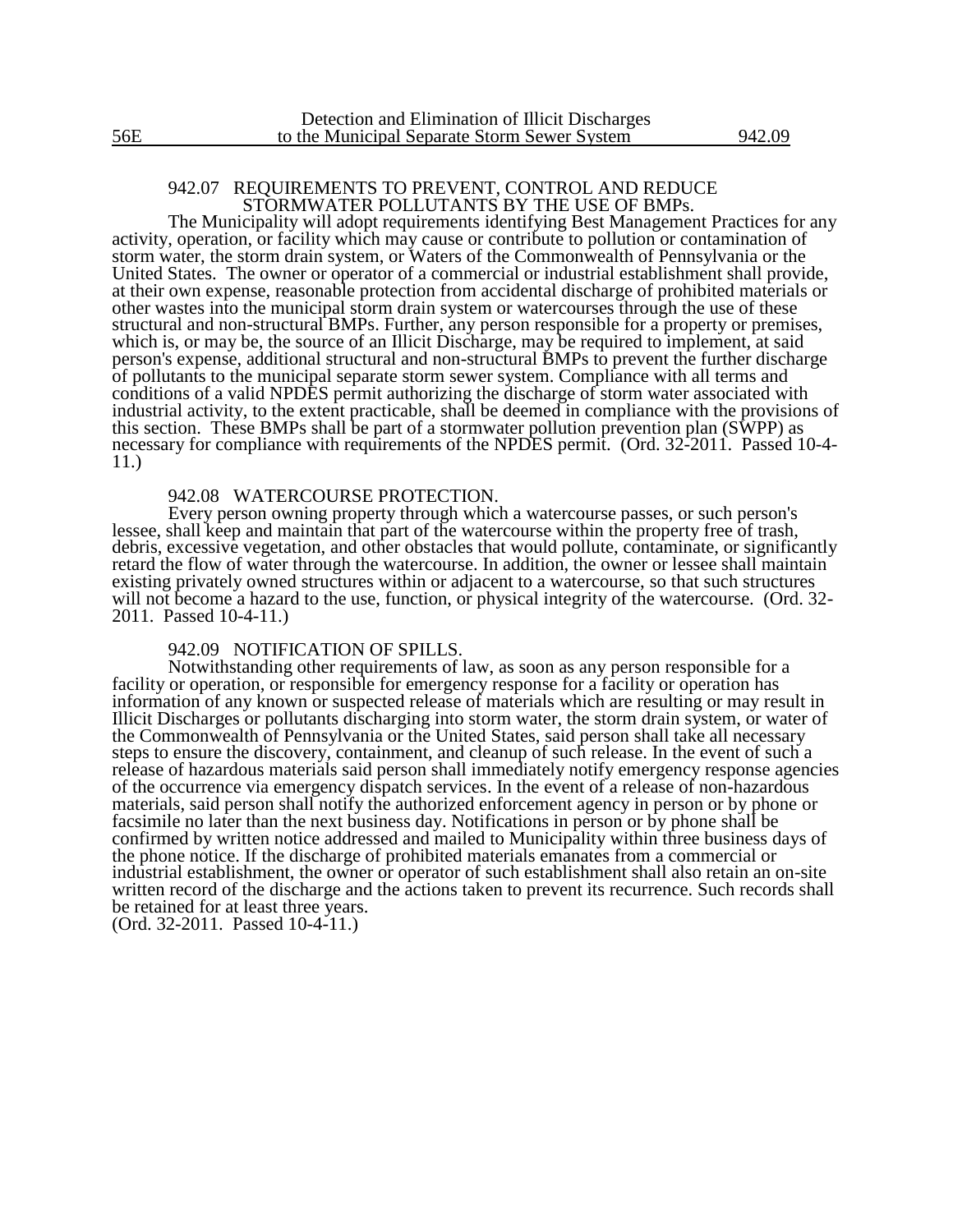# 942.10 ENFORCEMENT.<br>(a) Whenever the Munic

Whenever the Municipality finds that a person has violated a prohibition or failed to meet a requirement of this Article, the Municipality may order compliance by written notice of violation to the responsible person. Such notice may require without limitation:<br>(1) The performance of monitoring, analyses, and reporting;

- (1) The performance of monitoring, analyses, and reporting;<br>(2) The elimination of Illicit Connections or discharges;
- 
- (2) The elimination of Illicit Connections or discharges;<br>
(3) That violating discharges, practices, or operations sh<br>
(4) The abatement or remediation of storm water pollution That violating discharges, practices, or operations shall cease and desist;
- The abatement or remediation of storm water pollution or contamination hazards and the restoration of any affected property; and
- $(5)$  Payment of a fine to cover administrative and remediation costs; and  $(6)$  The implementation of source control or treatment BMPs.
- The implementation of source control or treatment BMPs.

(b) If abatement of a violation and/or restoration of affected property is required, the notice shall set forth a deadline within which such remediation or restoration must be completed. Said notice shall further advise that, should the violator fail to remediate or restore within the established deadline, the work will be done by a designated governmental agency or a contractor and the expense thereof shall be charged to the violator or assessed as a municipal lien on the property.

## (Ord. 32-2011. Passed 10-4-11.)

## 942.11 APPEALS OF NOTICE OF VIOLATION.

Any person receiving a Notice of Violation may appeal the determination of the Municipality. The notice of appeal must be received within 30 days from the date of the Notice of Violation. A hearing on the appeal before the appropriate authority or his/her designee shall take place within 15 days from the date of receipt of the notice of appeal. The decision of the Municipal authority or their designee shall be final.

(Ord. 32-2011. Passed 10-4-11.)

### 942.12 ENFORCEMENT MEASURES AFTER APPEAL.

If the violation has not been corrected pursuant to the requirements set forth in the Notice of Violation, or, in the event of an appeal, within 15 days of the hearing representative's decision upholding the decision of the Municipality, then representatives of the Municipality shall enter upon the subject private property and are authorized to take any and all measures necessary to abate the violation and/or restore the property. It shall be unlawful for any person, owner, agent, or person in possession of any premises to refuse to allow the Municipality or designated contractor to enter upon the premises for the purposes set forth above. (Ord. 32-2011. Passed 10-4-11.)

## 942.13 COST OF ABATEMENT OF VIOLATION.

(a) Within 30 days after abatement of the violation, the owner of the property will be notified of the cost of abatement, including administrative costs. The property owner may thereafter file a written protest objecting to the amount of the assessment within 30 days. If the amount due is not paid within a timely manner as determined by the decision of the Municipality or by the expiration of the time in which to file an appeal, the charges shall become a special assessment against the property and shall constitute a Municipal lien on the property for the amount of the assessment.